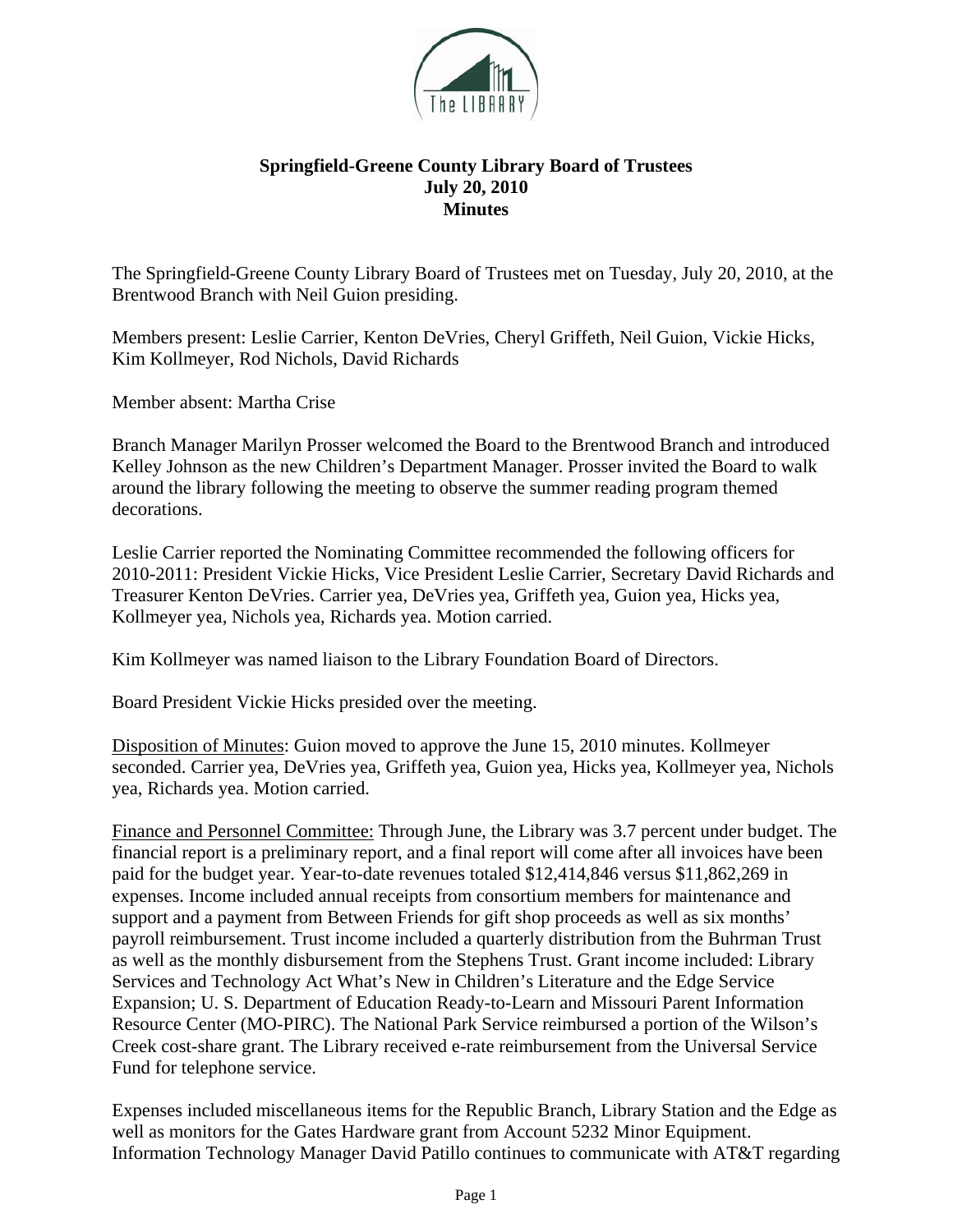outstanding disputes for credit to the Library's account. Account 5331 Travel included expenses for the United Way 211 conference as well as the American Library Association and Community and Conflict conferences. Account 5336 Auto Mileage includes reimbursement for Walking Books volunteers as well as grant mileage for staff for the Summer Reading to Go, Edge Technology Ladder and MO-PIRC programs. Account 6415 Computer Hardware included computers and equipment for the Gates Hardware and self-checkout workstation grants.

The Finance and Personnel Committee recommended accepting the financial report. Carrier yea, DeVries yea, Griffeth yea, Guion yea, Hicks yea, Kollmeyer yea, Nichols yea, Richards yea. Motion carried.

The Finance and Personnel Committee recommended the Board establish an unrestricted reserve fund to be used for capital or emergency expenses, transfer \$35,000 into that account from the unexpended balance from the contingency fund and authorize the Executive Director to add to that account as funds are available. Carrier seconded. Carrier yea, DeVries yea, Griffeth yea, Guion yea, Hicks yea, Kollmeyer yea, Nichols yea, Richards yea. Motion carried.

Buildings and Grounds Committee: Cheryl Griffeth reported that due to budget cutbacks for major projects for 2010-2011, the theme for the Buildings and Grounds Department is "touch up and catch up".

The Library submitted a grant request to the Friends of the Library to revitalize the Ash Grove Branch with new paint, carpet, some new furniture and refurbish the existing shelving. The Friends of the Library Board will consider the recommendation from their Finance Committee to fund the project when they meet on Monday, August 2.

The solar seminar sponsored by Sapp Design Associates scheduled for August 26 has been cancelled and a new date has not been set. Executive Director Regina G. Cooper will inform the Board when the seminar is rescheduled.

The Bookmobile is in need of repairs to the fuel pump and generator. The Library will submit a grant request to the Friends of the Library to provide funding toward the purchase of a new bookmobile.

The owner of the Coffee Guru in Willard is investigating the possibility of providing a coffee kiosk inside the Midtown Carnegie Branch south lobby. There would be no cost to the Library to provide this service.

The parking lots at the Library Center and Library Station have been resealed and striped. Due to economic conditions, the Library accepted the lowest bid for the project, which involved using coal tar. An EPA report about research into the safety of coal tar is expected to be released in September. Information gathered will be considered before making future decisions about parking lot surfaces.

Since Dollar Station vacated its spaced leased from Maples Property, the Strafford Branch is the only business left in the strip shopping center. The owner has offered another bay for the Library to expand operations. Staff will inspect the property and do a cost analysis on future expansion for the branch.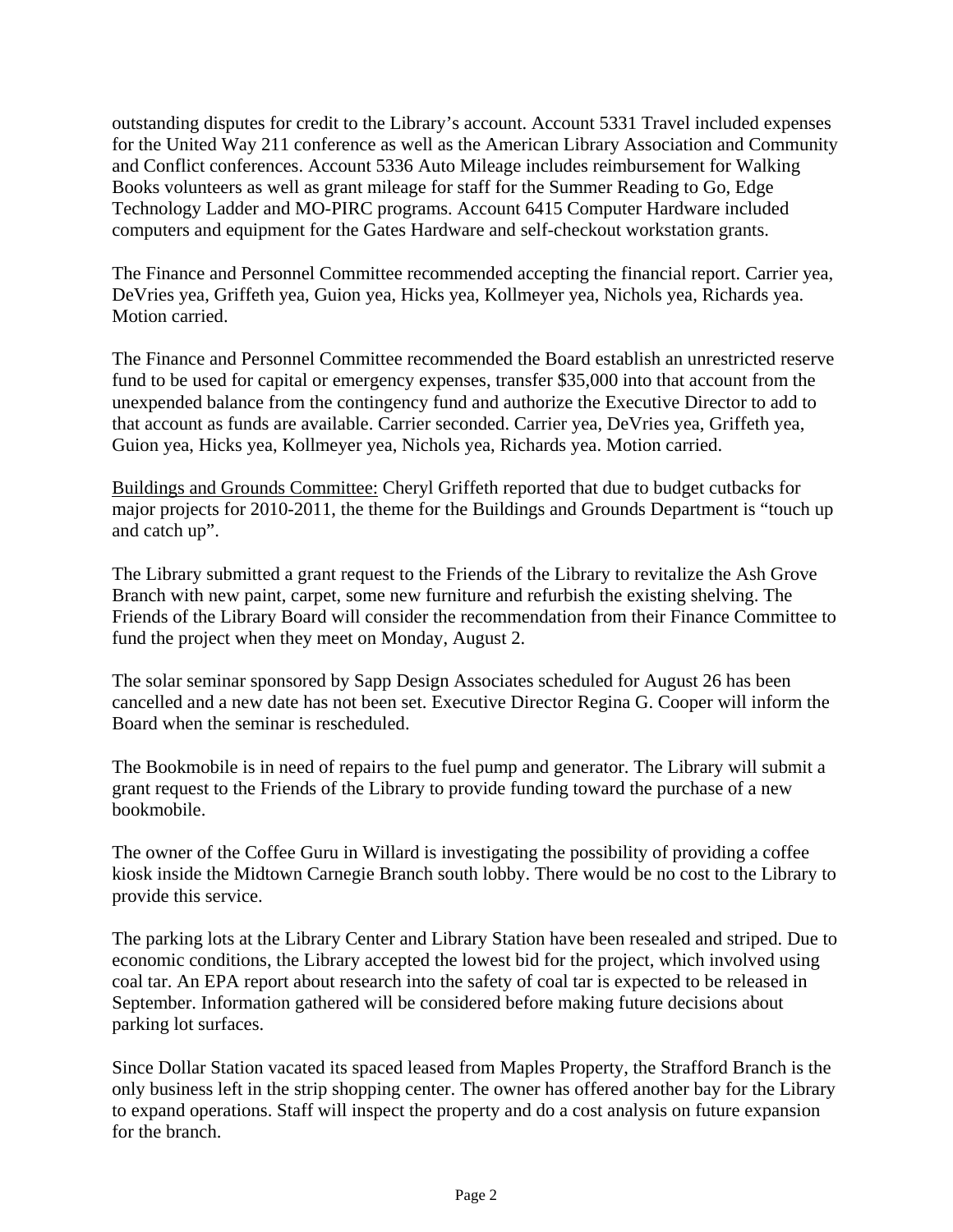Programs, Services and Technology Committee: Community Relations Director Kathleen O'Dell reported on community information and marketing as part of the strategic planning reports. A condensed report on Community Information and Marketing will be presented as part of the board education at a future board meeting.

Circulation in June decreased 1 percent with 363,057 materials circulating systemwide. Total branch traffic increased 2.5 percent with 187,174 patron visits. Systemwide, 1,840 groups used the meeting rooms with an attendance of 9,567. There were 566,122 searches from remote use of the Library's electronic products. The Web server recorded a total of 1,586,638 page views by 79,940 visitors during June.

Report of the Director: Cooper reported that on June 21 self-checkout machines provided through a Library Services and Technology Act grant were installed at the Library Center and the Library Station. Both locations have a unit at the circulation desk as well as in the Children's Department. By the end of June, the Library Center circulated 4,485 items through self-checkout and the Library Station circulated 1,809.

New Business Librarian Kelly Miller will begin her duties at the Library Center on August 2. Two staff had title changes to better reflect their job descriptions. Associate Director of Public Services Jim Schmidt's title is now Associate Director and Business Office Manager Debbie Eckert's title is now Director of Business Operations. Due to budget restrictions, there was no pay increase associated with the title changes.

After obtaining three bids for courier service, the contract was awarded to Via Bancourier beginning in early August. The vendor's bid was within the amount budgeted including Saturday service for five branches and the Price Cutter book drop.

Cooper received a note from the Ash Grove mayor thanking the Ash Grove Branch Library for their participation in Hot Dawg Days.

The Executive Director's 2009-2010 Annual Report highlighted the opening of two new branches in Willard and Republic. Three new Board of Trustee members were appointed to three-year terms. The City of Springfield appointed Kenton DeVries and David Richards; Greene County appointed Kim Kollmeyer. Communications expanded when the Library rolled out a new and improved website and went live on Facebook and Twitter. Installation was completed on the new Voice over Internet Protocol (VoIP) phone system. Three significant personnel changes included hiring Renee Brumett as Electronic Resources Librarian to administer the Innovative Interfaces automation system, oversee the electronic databases and coordinate Web activities. Two long-term employees, Community Relations Director Jeanne Duffey and Planning & Development Coordinator Carol Grimes, retired during the past year. Kathleen O'Dell was hired as the new Community Relations Director and Gay Wilson as the Planning & Development Librarian. The Friends of the Library celebrated 30 years of service and sold more than \$200,000 at their book sales in the fall and spring. The Library Foundation introduced a new logo and brand, "Your Library, Your Passion, Your Legacy". The Library circulated 3,964,937 items with a goal of 4 million items for 2010-2011. Total traffic was 1,989,866 with a goal of 2 million visitors next year.